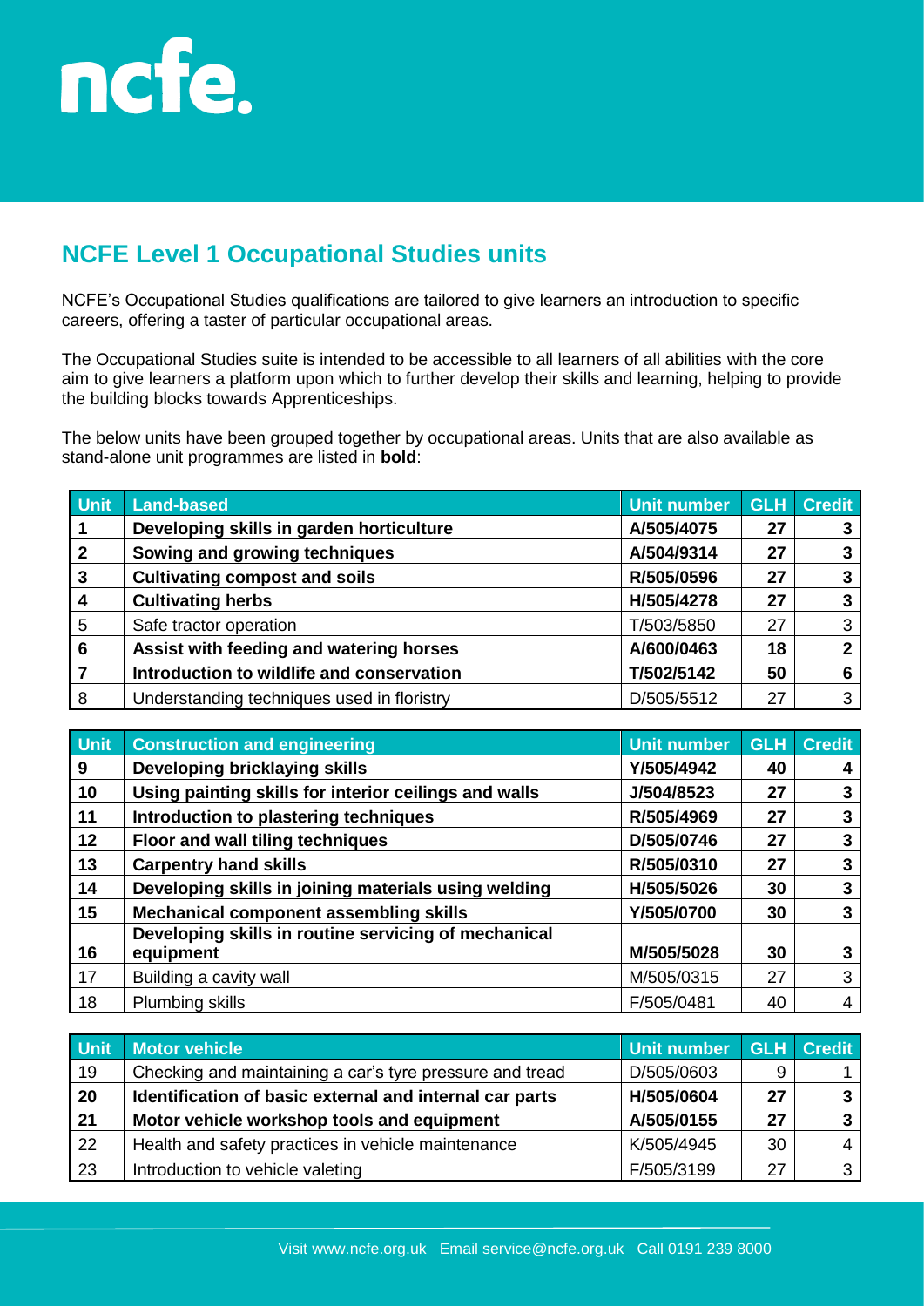

| <b>Unit</b> | <b>Hospitality and catering</b>                       | Unit number |    | GLH Credit |
|-------------|-------------------------------------------------------|-------------|----|------------|
| 24          | <b>Basic food preparation and cooking</b>             | K/505/4072  | 30 |            |
| 25          | Customer service in the hospitality industry          | M/505/5255  | 20 |            |
| 26          | Introduction to the catering and hospitality industry | T/505/4169  | 20 |            |
|             | Maintenance of a safe, hygienic and secure working    |             |    |            |
| 27          | environment                                           | M/505/4171  | 25 |            |

| Unit | Design, media and technology              | <b>Unit number</b> | <b>GLH</b> | <b>Credit</b> |
|------|-------------------------------------------|--------------------|------------|---------------|
| 28   | Sound recording skills                    | F/505/4174         | 40         | 6             |
| 29   | MIDI and audio techniques                 | T/505/4172         | 40         | 6             |
| 30   | <b>Exploring digital photography</b>      | K/505/4167         | 40         | 4             |
| 31   | Develop and use radio presentation skills | H/505/4166         | 10         |               |
| 32   | Creative media production group project   | D/505/4165         | 40         | 4             |
| 33   | Introduction to advertising               | M/505/4168         | 9          |               |
| 34   | Sound and audio production skills         | A/505/4173         | 27         | 3             |
| 35   | Designing an interior                     | H/600/3079         | 10         |               |
| 36   | Using a camera and accessories            | J/505/4970         | 18         | 2             |
| 37   | Photography - using a tripod              | L/505/4971         | 9          |               |
| 38   | <b>Digital graphics editing</b>           | J/505/4967         | 30         |               |

| <b>Unit</b> | <b>Office and business</b>                    | Unit number | <b>GLH</b> | <b>Credit</b> |
|-------------|-----------------------------------------------|-------------|------------|---------------|
| 39          | <b>IT communication fundamentals</b>          | M/505/4199  | 15         |               |
| 40          | <b>Understanding business communication</b>   | Y/505/4200  | 27         | 3             |
| 41          | Using fax machines and photocopiers           | D/505/0827  | 27         | 3             |
| 42          | <b>Filing skills</b>                          | R/505/0825  | 27         | 3             |
| 43          | <b>Handling mail</b>                          | Y/505/1782  | 18         | 2             |
| 44          | Working in an office                          | L/505/1777  | 18         | 2             |
| 45          | <b>Supporting business meetings</b>           | H/505/1784  | 27         | 3             |
| 46          | <b>Careers in business and administration</b> | A/505/1774  | 27         | 3             |
| 47          | Developing customer service skills            | K/505/4198  | 27         | 3             |

| Unit | <b>Retail and service enterprise</b>                     | Unit number GLH Credit |    |   |
|------|----------------------------------------------------------|------------------------|----|---|
|      | Understanding the control, handling and replenishment of |                        |    |   |
| 48   | stock in a retail business                               | D/505/4201             | 11 | ົ |
| 49   | Understanding the business of retail                     | T/505/4205             |    |   |
| 50   | Understanding customer service in the retail sector      | F/505/4210             | 17 |   |
| 51   | Understanding the retail selling process                 | J/505/4208             | 13 |   |